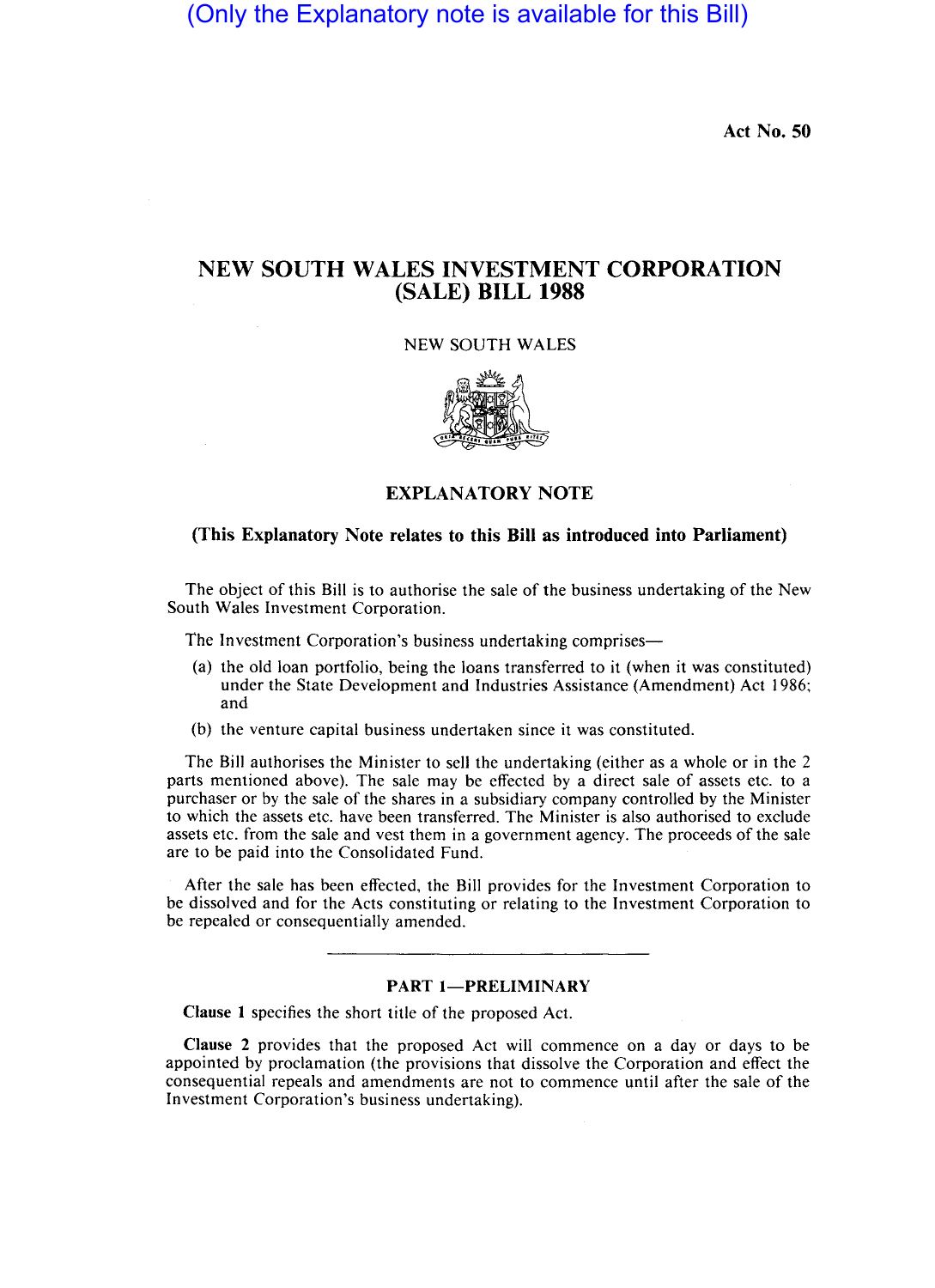Clause 3 contains definitions for the purposes of the proposed Act. The Investment Corporation's "business undertaking" is defined to include all its assets, rights and liabilities except those excluded by the Minister from the sale. A "subsidiary company" is defined as a company in which the Government has a controlling interest and which the Minister has nominated under clause 7.

## PART 2-SALE OF CORPORATION'S BUSINESS UNDERTAKING

Clause 4 gives the Minister general authority to enter into an agreement for the sale of the Investment Corporation's business undertaking, either as a whole or in the 2 parts mentioned above.

Clause 5 enables the Minister to determine the manner in which the sale is to be conducted. Members of the public are to be given an opportunity to express an interest in the sale. Under the clause, the Treasury Corporation is appointed as agent for the sale.

Clause 6 authorises the sale by means of a sale of the whole or relevant part of the undertaking directly to a purchaser.

Clause 7 authorises the sale by means of a sale of shares in a subsidiary company to which the whole or relevant part of the undertaking has been transferred.

Clause 8 provides for the vesting of the Corporation's assets, rights and liabilities in the purchaser to whom the undertaking is sold or the subsidiary company to which the undertaking is transferred prior to sale. The clause facilitates the sale by avoiding the necessity for extensive documentation and the exercise by third parties of rights to renegotiate loans etc. as a result of the change in ownership of the Investment Corporation's business undertaking.

Clause 9 authorises the Minister to exclude from the sale any assets, rights and liabilities of the Investment Corporation. The excluded undertaking is to be vested in the Ministerial Corporation for Industry or some other person on behalf of the Crown.

## PART 3-MISCELLANEOUS PROVISIONS RELATING TO SALE

Clause 10 makes provision with respect to the staff of the Investment Corporation. Those staff who do not exercise any right they have to re-employment in the public sector are to be employed by the person or company that acquires the Investment Corporation's business undertaking.

Clause 11 provides that (before the sale) the Treasurer is to be paid the income tax equivalent payment by the Investment Corporation for the period after 30 June 1987. In addition the Treasurer may require the Investment Corporation to pay from its cash reserves into the Consolidated Fund an amount determined by the Treasurer as surplus to its requirements.

Clause 12 provides for the closure of the Investment Corporation's Fund in the Special Deposits Account.

Clause 13 requires the proceeds of sale (after the deduction of the costs of the sale) to be paid into the Consolidated Fund.

Clause 14 provides that stamp duty must be paid on a sale of the undertaking to a purchaser despite the statutory vesting. Associated documents to give effect to the statutory vesting are not to be dutiable. The payment of stamp duty on any transfer of shares in a subsidiary company is preserved.